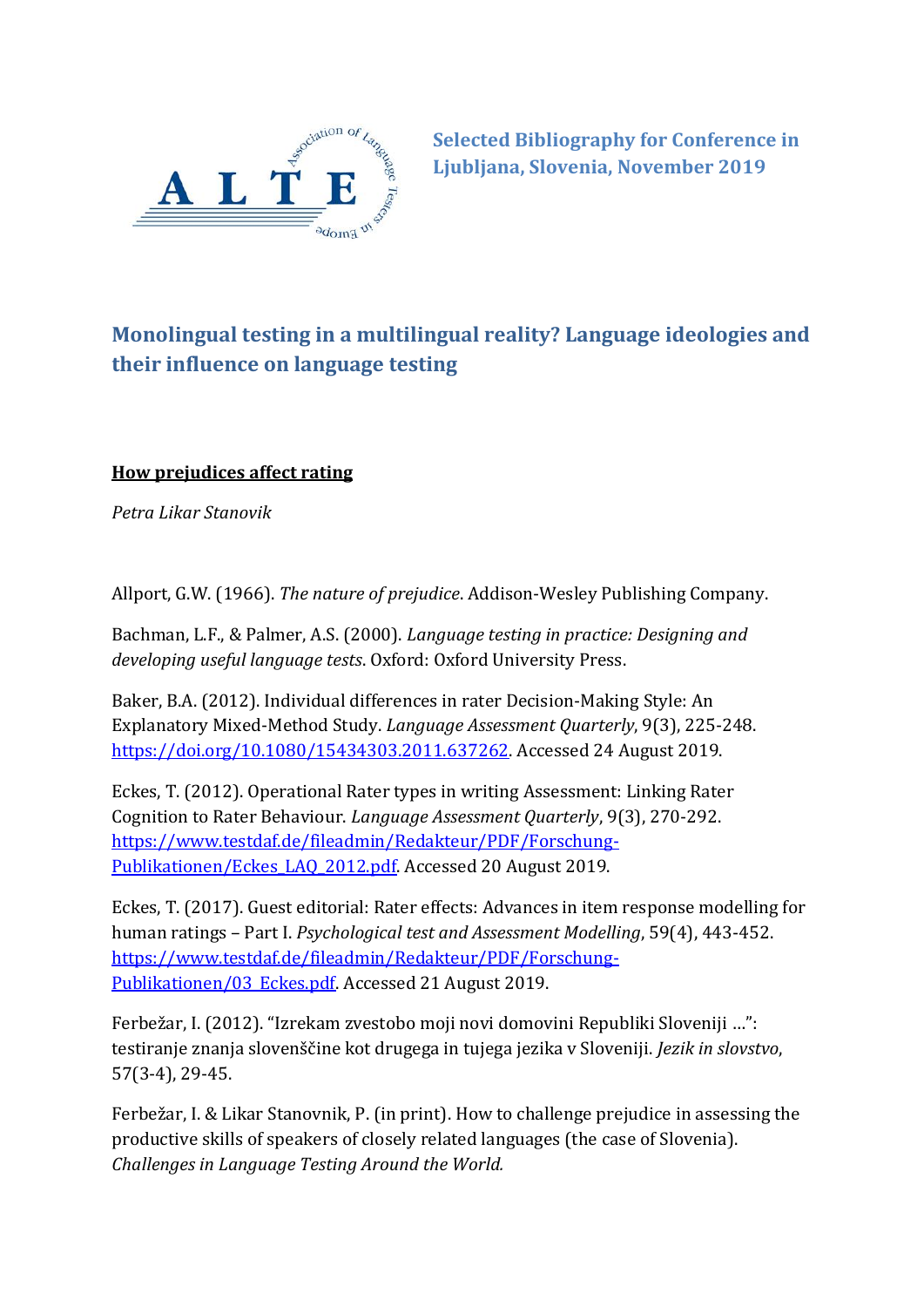Ferbežar, I., & Stabej, M. (2002). Slovenian as a second language: Infrastructure and language policy. *Strani jezici*, 32(3-4), 235-243.

Kane, M. (2010). Validity and Fairness. *Language testing*, 27(2), 177-182. Los Angeles, London, New Delhi and Singapore: Sage Publications. [https://journals.sagepub.com/doi/pdf/10.1177/0265532209349467.](https://journals.sagepub.com/doi/pdf/10.1177/0265532209349467) Accessed 24 July 2019.

McNamara, T. (1996). *Measuring second language performance*. London, New York: Longman.

Myford, C.M., & Wolfe, E.W. (2004). Detecting and measuring rater effects using manyfacet Rasch measurement: Part II. *Journal of Applied Measurement*, 5(2). http://jimelwood.net/students/grips/tables\_figures/myford\_wolfe\_2004.pdf. Accessed 27 July 2018.

Schaefer, E. (2008). Rater bias patterns in an EFL writing assessment. *Language testing*, 25(4), 465-493. Los Angeles, London, New Delhi and Singapore: Sage Publications. [https://journals.sagepub.com/doi/pdf/10.1177/0265532208094273.](https://journals.sagepub.com/doi/pdf/10.1177/0265532208094273) Accessed 24 July 2019.

Slovenian as a Second and foreign language = Slovenščina kot drugi in tuji jezik (2014). [https://centerslo.si/wp-](https://centerslo.si/wp-content/uploads/2015/10/Slovenscina_kot_drugi_in_tuji_jezik.pdf)

content/uploads/2015/10/Slovenscina kot drugi in tuji jezik.pdf. Accessed 31 August 2019.

Stabej, M. (2010). *V družbi z jezikom*. Ljubljana: Trojina.

The Centre's Annual reports (n.d.). [https://centerslo.si/en/books/annual-reports.](https://centerslo.si/en/books/annual-reports/)  Accessed 31 August 2019.

Ule, M. (2005): Predsodki kot mikroideologije vsakdanjega sveta. In V. Leskošek (Ed.), *Mi in oni. Nestrpnost na Slovenskem* (pp. 21-40). Ljubljana: Mirovni inštitut.

Wind, A.W., Peterson, M.E. (2018). A systematic review of methods for evaluating rating quality in language assessment. *Language testing*, 35(2), 161-192. Los Angeles, London, New Delhi and Singapore: Sage Publications.

[https://journals.sagepub.com/doi/full/10.1177/0265532216686999.](https://journals.sagepub.com/doi/full/10.1177/0265532216686999) Accessed 19 August 2019.

Winke, P., Gass, S., Myford, C. (2013). Raters L2 background as a potential source of bias in rating oral performance. *Language testing*, 30(2), 231-252. Los Angeles, London, New Delhi and Singapore: Sage Publications.

[https://journals.sagepub.com/doi/pdf/10.1177/0265532212456968.](https://journals.sagepub.com/doi/pdf/10.1177/0265532212456968) Accessed 19 August 2019.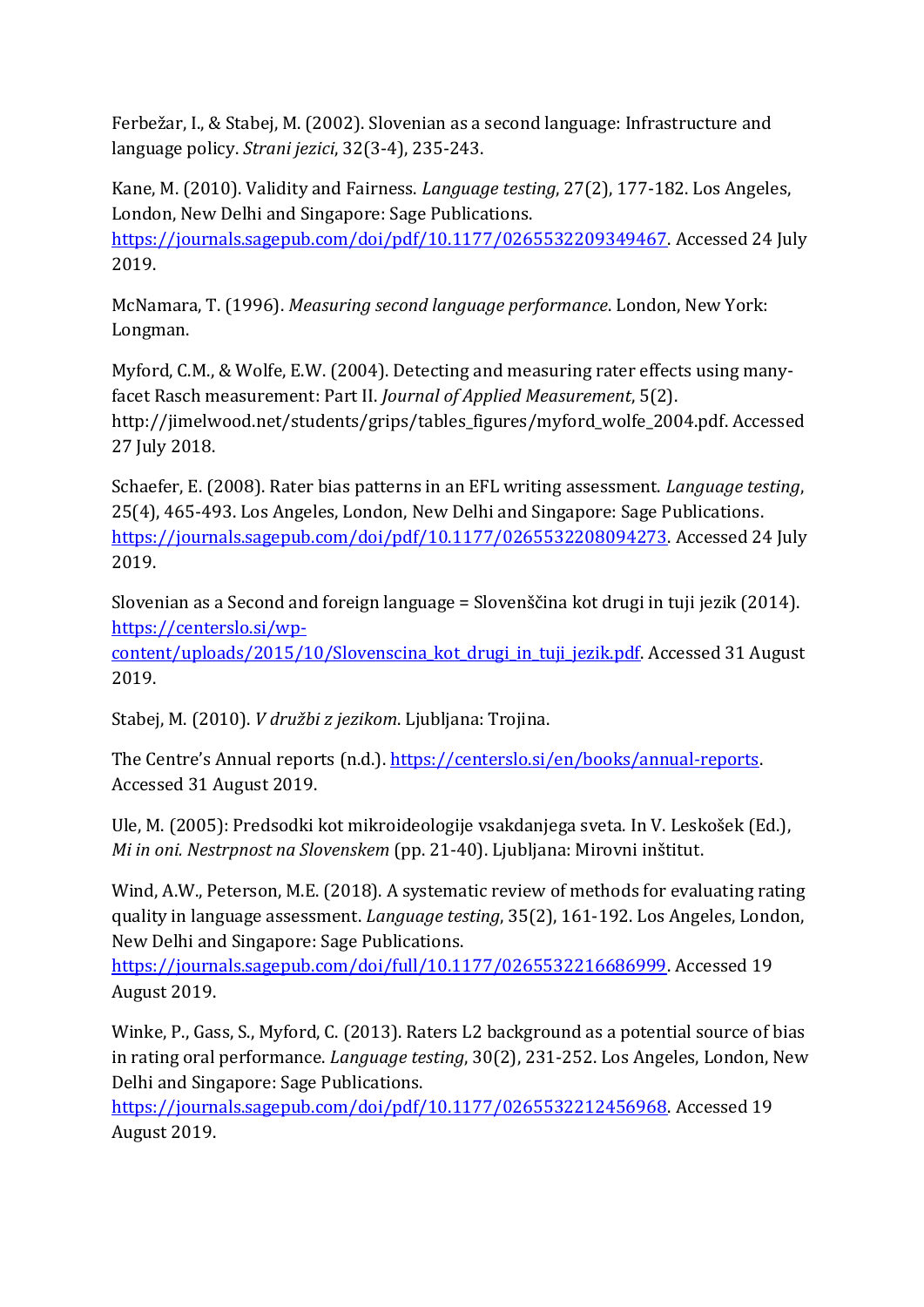## **'She speaks fluent Irish': Some Challenges Encountered in Minority-Language Testing**

### *Prof Anne Gallagher*

Baker, C. and Prys Jones, S. (1998) Encyclopedia of Bilingualism and Bilingual Education, Clevedon: Multilingual Matters.

Beacco *et al* (2016) *Guide for the development and implementation of curricula for plurilingual and intercultural education.* Retrieved from [https://rm.coe.int/CoERMPublicCommonSearchServices/DisplayDCTMContent?docum](https://rm.coe.int/CoERMPublicCommonSearchServices/DisplayDCTMContent?documentId=09000016806ae621) [entId=09000016806ae621](https://rm.coe.int/CoERMPublicCommonSearchServices/DisplayDCTMContent?documentId=09000016806ae621)

Bunreacht na hÉireann, *Irish Statute Book,* Office of the Attorney General. Retrieved from<http://www.irishstatutebook.ie/en/constitution/index.html>

Central Statistics Office (Ireland). Census of Population 2016 - Profile 7 Migration and Diversity [Press Release]. Retrieved from

http://pdf.cso.ie/www/pdf/20170921094918 Press Statement Census 2016 Results Profile 7 Migration and Diversity full.pdf

Central Statistics Office (Ireland). Census of Population 2016 – Profile 10 Education, Skills and the Irish Language [Press Release]. Retrieved from <https://www.cso.ie/en/releasesandpublications/ep/p-cp10esil/p10esil/ilg/>

COM (2003)449: Promoting Language Learning and Linguistic Diversity: an Action Plan 2004 – 2006 ; COM (1995)590: White Paper 'Teaching and Learning'

Council of Europe. (2001) *Common European Framework of Reference for Languages: Learning, teaching, assessment*. Retrieved from [https://www.coe.int/en/web/common](https://www.coe.int/en/web/common-european-framework-reference-languages/)[european-framework-reference-languages/?](https://www.coe.int/en/web/common-european-framework-reference-languages/)

Council of Europe. (2018) *Common European Framework of Reference for Languages: Learning, teaching, assessment. Companion Volume with New Descriptors.* Retrieved from <https://rm.coe.int/cefr-companion-volume-with-new-descriptors-2018/1680787989>

Council of Europe. (1992*) European Charter for Regional or Minority Languages.* Retrieved from [https://www.coe.int/en/web/conventions/full-list/-](https://www.coe.int/en/web/conventions/full-list/-/conventions/rms/0900001680695175) [/conventions/rms/0900001680695175](https://www.coe.int/en/web/conventions/full-list/-/conventions/rms/0900001680695175)

Council of Europe. (1992*) Explanatory Report to the European Charter for Regional or Minority Languages.* Retrieved from [https://rm.coe.int/CoERMPublicCommonSearchServices/DisplayDCTMContent?docum](https://rm.coe.int/CoERMPublicCommonSearchServices/DisplayDCTMContent?documentId=09000016800cb5e5) [entId=09000016800cb5e5](https://rm.coe.int/CoERMPublicCommonSearchServices/DisplayDCTMContent?documentId=09000016800cb5e5)

Constitution of Ireland. *Irish Statute Book,* Office of the Attorney General. Retrieved from <http://www.irishstatutebook.ie/en/constitution/index.html>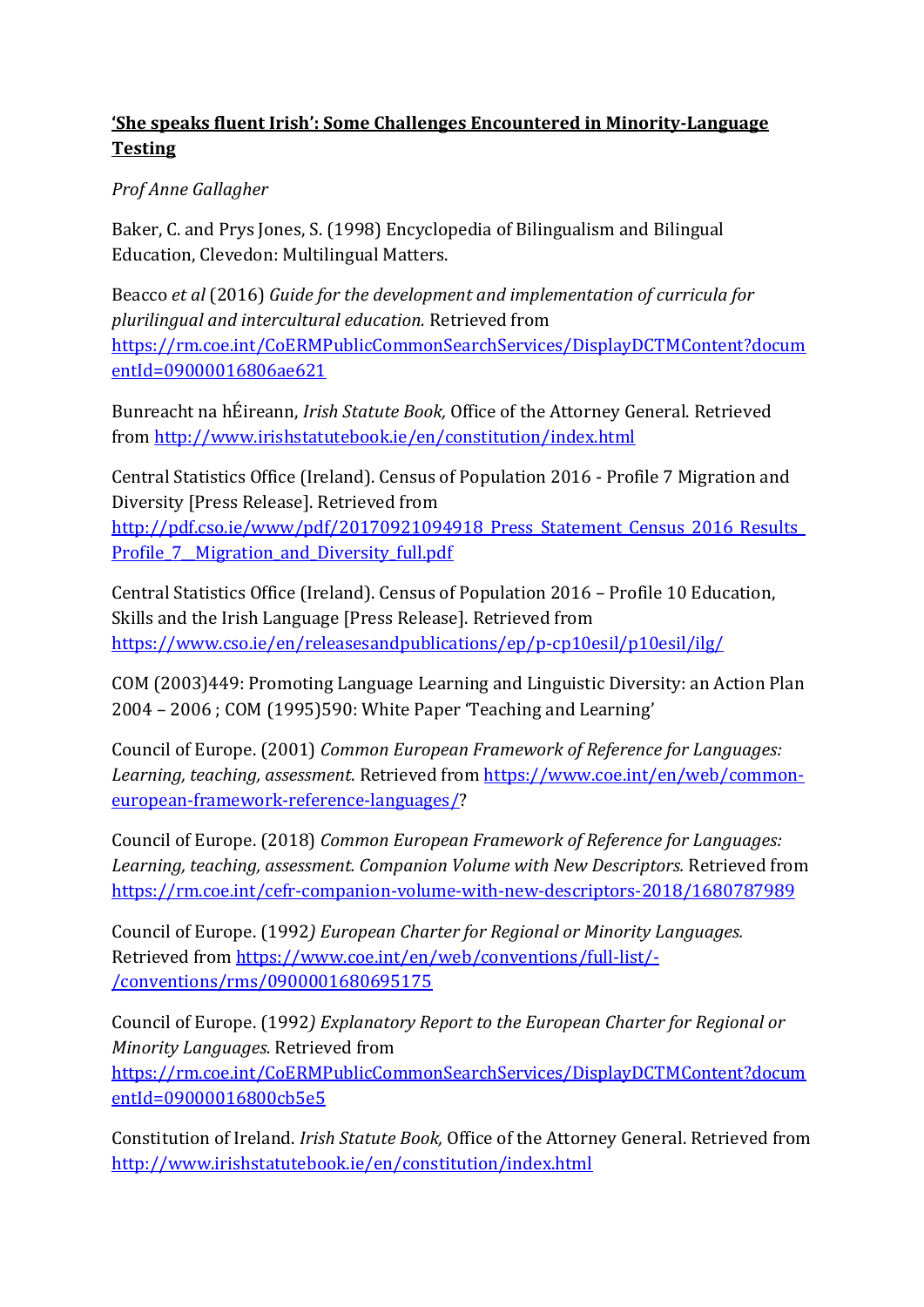Cooper, R. L. (1989) *Language Planning and Social Change*, Cambridge: Cambridge University Press

Dept of Arts, Heritage and the Gaeltacht. (2008) *Report of Coimisiún na Gaeltachta*.

Davies, A. (2003) *The Native Speaker: Myth and Reality*, Clevedon: Multilingual Matters

Déon, M. (1998) *Pages grecques*, Paris: Gallimard.

Fishman, J.A. (1987) "Conference comments: Reflections on the current state of **language planning:** in: **Lorne Laforge** (ed.), **Proceedings** of the **International colloquium on language planning**, Ottawa, 407-428**.**

Lenz, P. and Berthele, R. (2010) *Assessment in plurilingual and intercultural education*, Strasbourg: Council of Europe. Retrieved from [https://rm.coe.int/CoERMPublicCommonSearchServices/DisplayDCTMContent?docum](https://rm.coe.int/CoERMPublicCommonSearchServices/DisplayDCTMContent?documentId=09000016805a1e55) [entId=09000016805a1e55](https://rm.coe.int/CoERMPublicCommonSearchServices/DisplayDCTMContent?documentId=09000016805a1e55)

Mac Donnchadha *et al*. (2005) *Staid Reatha na Scoileanna Gaeltachta,* Baile Átha Cliath: An Chomhairle um Oideachas Gaeltachta agus Gaelscolaíochta.

Ó hUiginn, R. (2008) 'The Irish Language' in *A New View of the Irish Language,* Nic Pháidín, C. and Ó Cearnaigh, S. (eds) Dublin : Cois Life.

Ó Tuathaigh, R. (2008) 'The State and the Irish Language' in *A New View of the Irish Language,* Nic Pháidín , C. and Ó Cearnaigh, S. (eds) Dublin: Cois Life.

THE CONSTITUTION OF THE IRISH FREE STATE (SAORSTÁT EIREANN) ACT, 1922. Retrieved from http://www.ucc.ie/celt/online/E900003-004/p.5.

Mac Donnchadha *et al*. (2005) *Staid Reatha na Scoileanna Gaeltachta,* Baile Átha Cliath: An Chomhairle um Oideachas Gaeltachta agus Gaelscolaíochta.

Walsh, J. (2002) *Díchoimisiúnú Teanga: Coimisiún na Gaeltachta 1926*. Dublin: Cois Life.

Watson, I. (2008) 'The Irish Language and Identity' in *A New View of the Irish Language,*  Nic Pháidín, C. and Ó Cearnaigh, S. (eds) Dublin : Cois Life.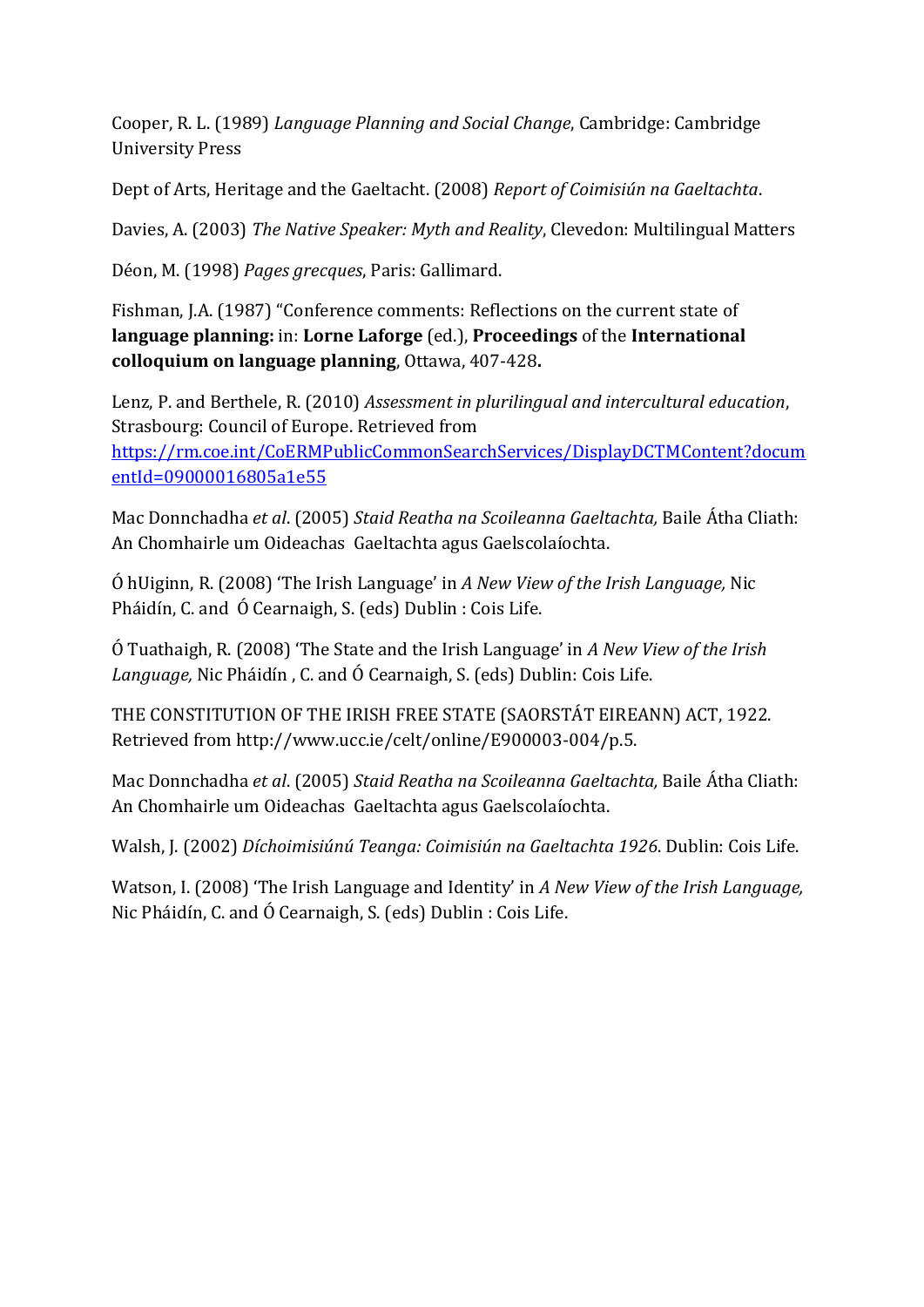## **What is Plurilingual Assessment?**

*Graham Seed*

Allgäuer-Hackl, E., Brogan, K., Henning, U., Hufeisen, B., & Schlabach, J. (2018). *More languages? – PlurCur!: Research and practice regarding plurilingual whole school curricula.* Strasbourg: Council of Europe.

ALTE (2019). *ALTE Framework,* [www.alte.org/Resources](http://www.alte.org/Resources)

ALTE (forthcoming). *Principles of Good Practice.* Retrieved from: [www.alte.org](http://www.alte.org/)

Brown, A. (2013) Multicompetence and second language assessment. *Language Assessment Quarterly, 10* (2), 219–235. doi: 10.1080/15434303.2013.769551

Candelier, M. (Coord.), Camilleri Grima, A., Castellotti, V., de Pietro, J. F., Lőrincz, I., Meißner, F. J., Schröder-Sura, A., Noguerol, A., & Molinié, M. (2012). FREPA – *A framework of reference for pluralistic approaches to languages and cultures: Competences and Resources*. Strasbourg: Council of Europe.

Council of Europe. (2018). *The Common European Framework of Reference for Languages: Learning, teaching, assessment. Companion Volume with new descriptors*. Strasbourg: Council of Europe.

De Backer, F. (2017). *Multilingual assessment in education.* Paper presented at 'Linguistic Diversity in education: policies and practices', 5 October 2017, Ghent University.

European Commission. (2018a). *Proposal for a Council Recommendation on a comprehensive approach to the teaching and learning of languages.* Brussels: European Commission.

Garcia, O. & Flores, N. (2014). Multilingualism and Common Core State Standards in the United States. In S. May (Ed.), *The Multilingual Turn* (147–166)*.* London: Routledge.

González Davies, M., Mitchell-Smith, J., Soler, D., & Wilson, J. (2018). *The Integrated Plurilingual Approach (IPA): A Case Study in Barcelona.* Retrieved from: <https://rm.coe.int/the-integrated-plurilingual-approach-gonzales-davies/16808ae729>

Gorter, D. & Cenoz, J. (2017). Language education policy and multilingual assessment. *Language and Education, 31*(3)*,* 231–248. doi: 10.1080/09500782.2016.1261892

Heugh, K., Prinsloo, C., Makgamatha, M., Diedericks, G., & Winnaar, L. (2017). Multilingualism(s) and system-wide assessment: a southern perspective. *Language and Education*, *31*(3), 197–216. doi: 10.1080/09500782.2016.1261894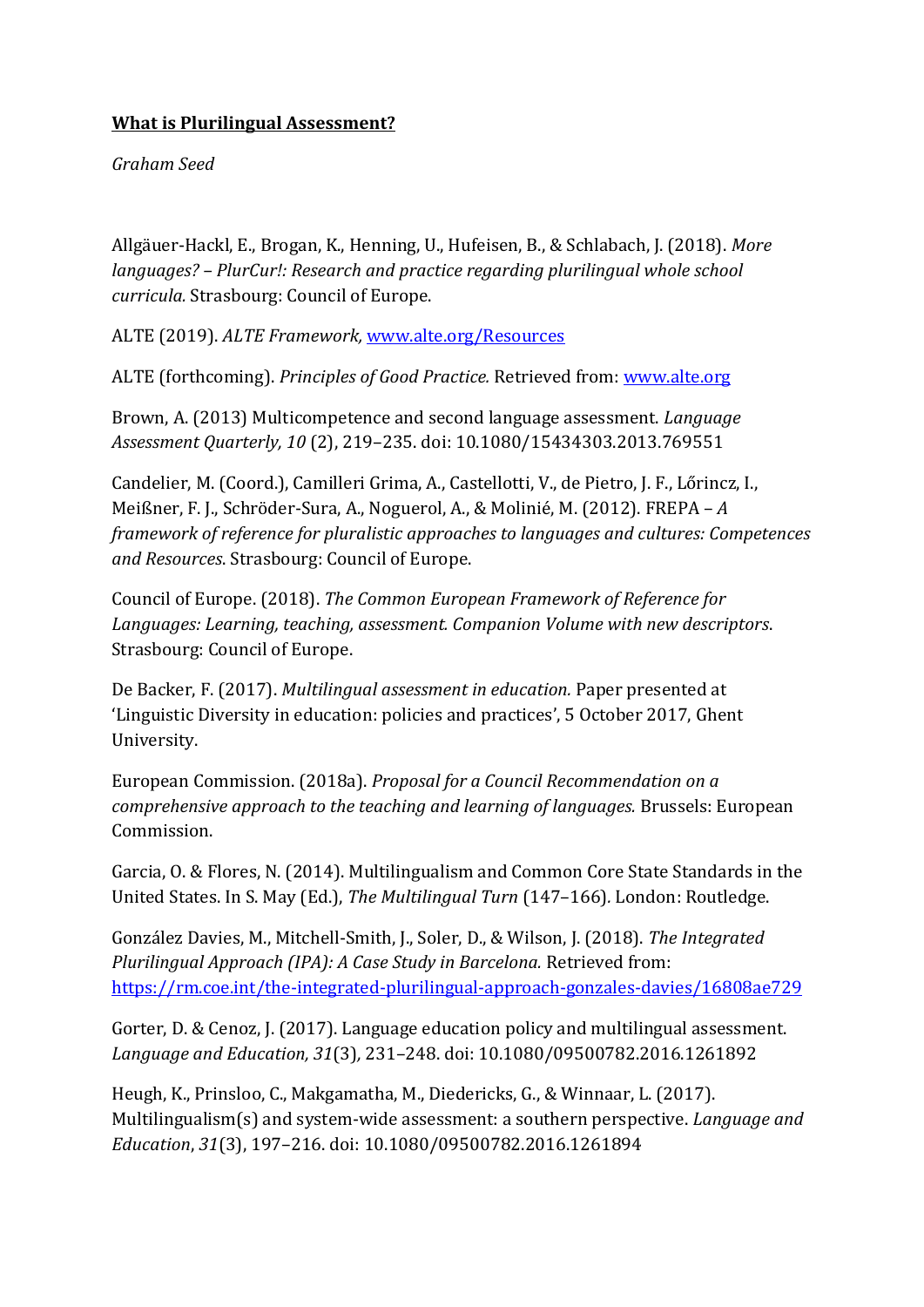Hult, F. M. (2019). *Are Translanguaging and Plurilingualism Interchangeable?* Paper presented at 'The third Swedish Translanguaging Conference', 11 April 2019, Linnaeus University, Sweden.

Jones, N. & Saville, N. (2016). *Learning Oriented Assessment: A Systemic Approach.*  Studies in Language Testing volume 45. Cambridge: UCLES/Cambridge University Press.

Lopez, A.A., Turkan, S., & Guzman-Orth, D. (2017). *Conceptualizing the Use of Translanguaging in Initial Content Assessments for Newly Arrived Emergent Bilingual Students.* Princeton, NJ: Educational Testing Service.

May, S. (Ed.). (2014). *The Multilingual Turn Implications for SLA TESOL and Bilingual Education*. New York: Routledge.

Otheguy, R., García, O., & Reid, W. (2015). Clarifying translanguaging and deconstructing named languages: A perspective from linguistics. *Applied Linguistics Review*, *6*(3), 281– 307. doi: [10.1515/applirev-2015-0014](http://dx.doi.org/10.1515/applirev-2015-0014)

Piribauer, G., Atzlesberger, U., Greinix, I. Ladstätter, T. Mittendorfer, F., Renner, H & Steinhuber, B. (2015) *Designing and Implementing Plurilingual Oral Exams: Framework for the Austrian upper secondary level oral leaving examination at colleges for higher vocational education*. Vienna: CEBS.

Saville, N. & Seed, G. (forthcoming). Plurilingual Assessment. In G. Lawrence, E. Piccardo & A. Germain-Rutherford (Eds.) *Routledge Handbook of Plurilingual Education.*  Routledge.

Schissel, J.L., De Korne, H., & López-Gopar, M.E. (2018). Grappling with translanguaging for teaching and assessment in culturally and linguistically diverse language learning contexts: Teacher perspectives from Oaxaca, Mexico. *International Journal of Bilingual Education and Bilingualism.* doi: 10.1080/13670050.2018.1463965

Shohamy, E. (2019) *'Language and Knowledge of Society' requirements, and human rights.'* Presentation given at 'Achieving Equal Opportunities for All Migrants Through Learning and Assessment'. Conference at Council of Europe, Strasbourg, 16 October 2019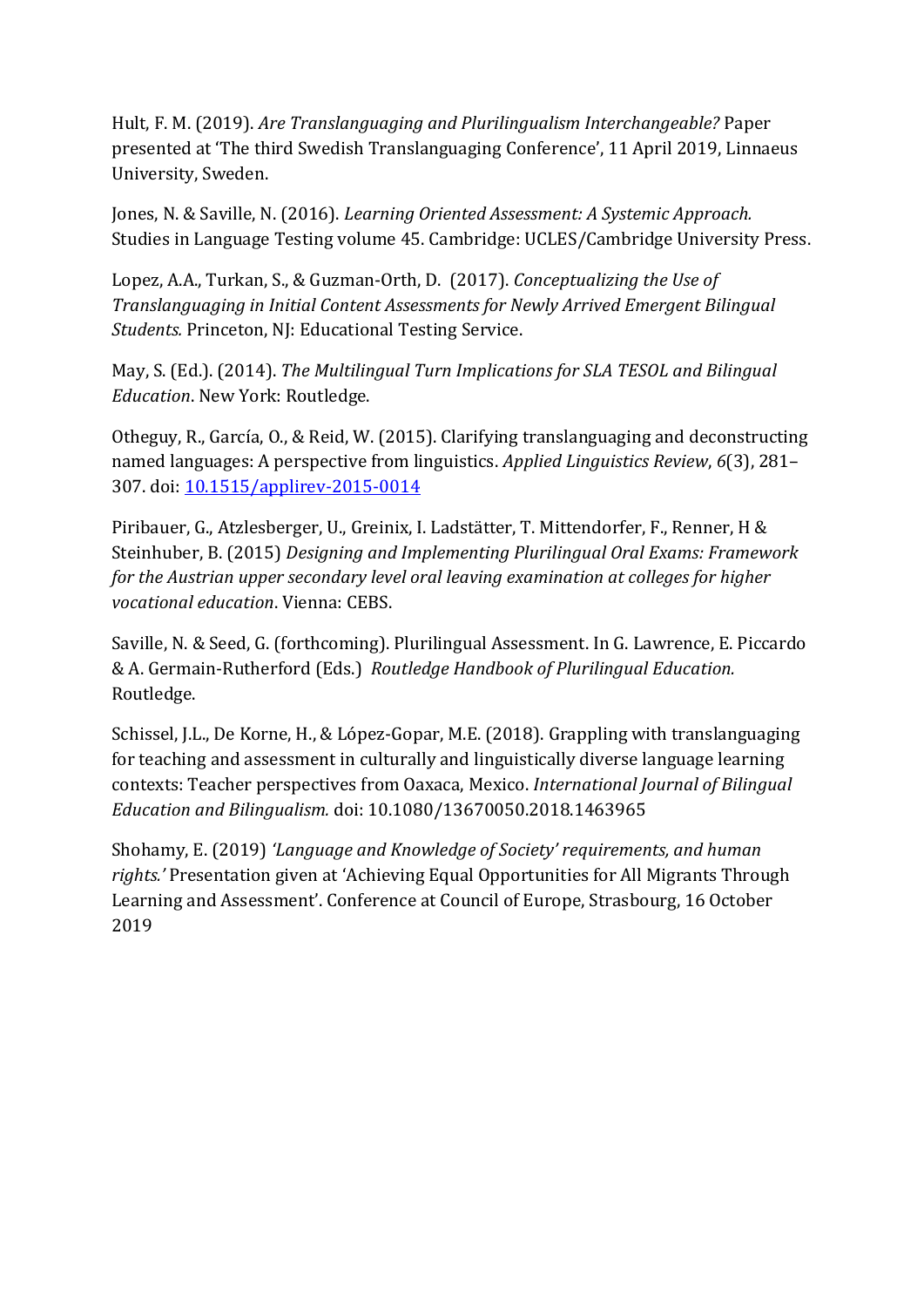#### **Success beyond the test: The importance of creating positive impact by design**

*Sian Morgan*

Bachman, L and Palmer, A (1996) *Language Testing in Practice*, Cambridge: Cambridge University Press.

Bailey, K M (1996) Working for washback: A review of the washback concept in language testing, *Language Testing* 13 (3), 257–279.

Cambridge ESOL (2011) *Principles of Good Practice: Quality Management and Validation in Language Assessment*, available online: www.cambridgeesol.org/assets/pdf/general/pogp.pdf

Cheng, L (1997) *The Washback Effect of Public Examination Change on Classroom Teaching: An Impact Study of the 1996 Hong Kong Certificate of Education in English on the Classroom Teaching of English in Hong Kong Secondary Schools*, unpublished PhD thesis, University of Hong Kong.

Cheng, L and Watanabe, Y with Curtis, A (Eds) (2004) *Washback in Language Testing: Research Contexts and Methods*, Mahwah, NJ: Lawrence Erlbaum Associates.

Creswell, J W and Plano Clark, V L (2011) *Designing and Conducting Mixed Methods Research* (2nd Edition), Thousand Oaks, CA: Sage.

Green, A (2003) *Test Impact and EAP: A Comparative Study in Backwash Between IELTS Preparation and University Pre-sessional Courses*, unpublished PhD thesis, University of Surrey.

Green, A (2007) *IELTS Washback in Context: Preparation for Academic Writing in Higher Education*, Studies in Language Testing volume 25, Cambridge: UCLES/Cambridge University Press.

Hawkey, R (2006) *Impact Theory and Practice: Studies of the IELTS Test and Progetto Lingue 2000*, Studies in Language Testing volume 24, Cambridge: UCLES/Cambridge University Press.

Hughes, A (1989) *Testing for Language Teachers*, Cambridge: Cambridge University Press.

Messick, S (1996) Validity and washback in language testing, *Language Testing* 13 (3), 241–256.

Milanovic, M and Saville, N (1996) *Considering the Impact of Cambridge EFL Examinations*, internal report, Cambridge: Cambridge ESOL.

Saville, N (2003) The process of test development and revision within UCLES EFL, in Weir, C and Milanovic, M (2003) (Eds) *Continuity and Innovation: Revising the*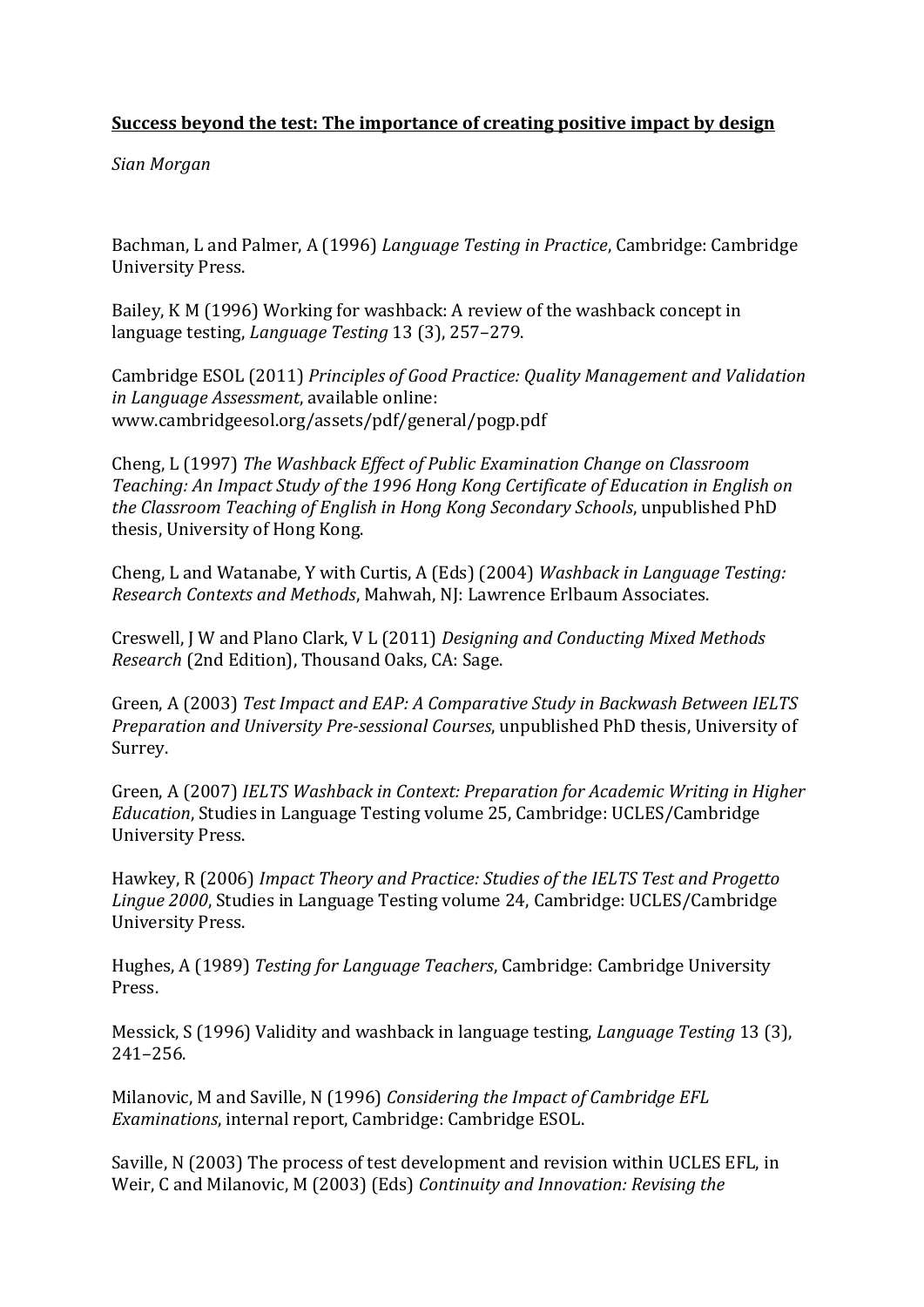*Cambridge Proficiency in English Examination 1913–2002*, Studies in Language Testing volume 15, Cambridge: UCLES/Cambridge University Press, 57–120.

Saville, N (2003) The process of test development and revision within UCLES EFL, in Weir, C and Milanovic, M (2003) (Eds) *Continuity and Innovation: Revising the Cambridge Proficiency in English Examination 1913–2002*, Studies in Language Testing volume 15, Cambridge: UCLES/Cambridge University Press, 57–120.

Saville, N (2009) *Developing a Model for Investigating the Impact of Language Assessment within Educational Contexts by a Public Examination Provider*, unpublished PhD thesis, University of Bedfordshire.

Saville, N (2010) Developing a model for investigating the impact of language assessment, *Research Notes* 42, 2–8.

Wall, D (1999) *The Impact of High-stakes Examinations on Classroom Teaching: A Case Study Using Insights From Testing and Innovation Theory,* unpublished PhD thesis, Lancaster University.

Wall, D (2005) *The Impact of High-Stakes Examinations on Classroom Teaching: A Case Study Using Insights from Testing and Innovation Theory*, Studies in Language Testing volume 22, Cambridge: UCLES/Cambridge University Press.

Weir, C J (2005) *Language Testing and Validation: An Evidence-based Approach*, Basingstoke: Palgrave Macmillan.